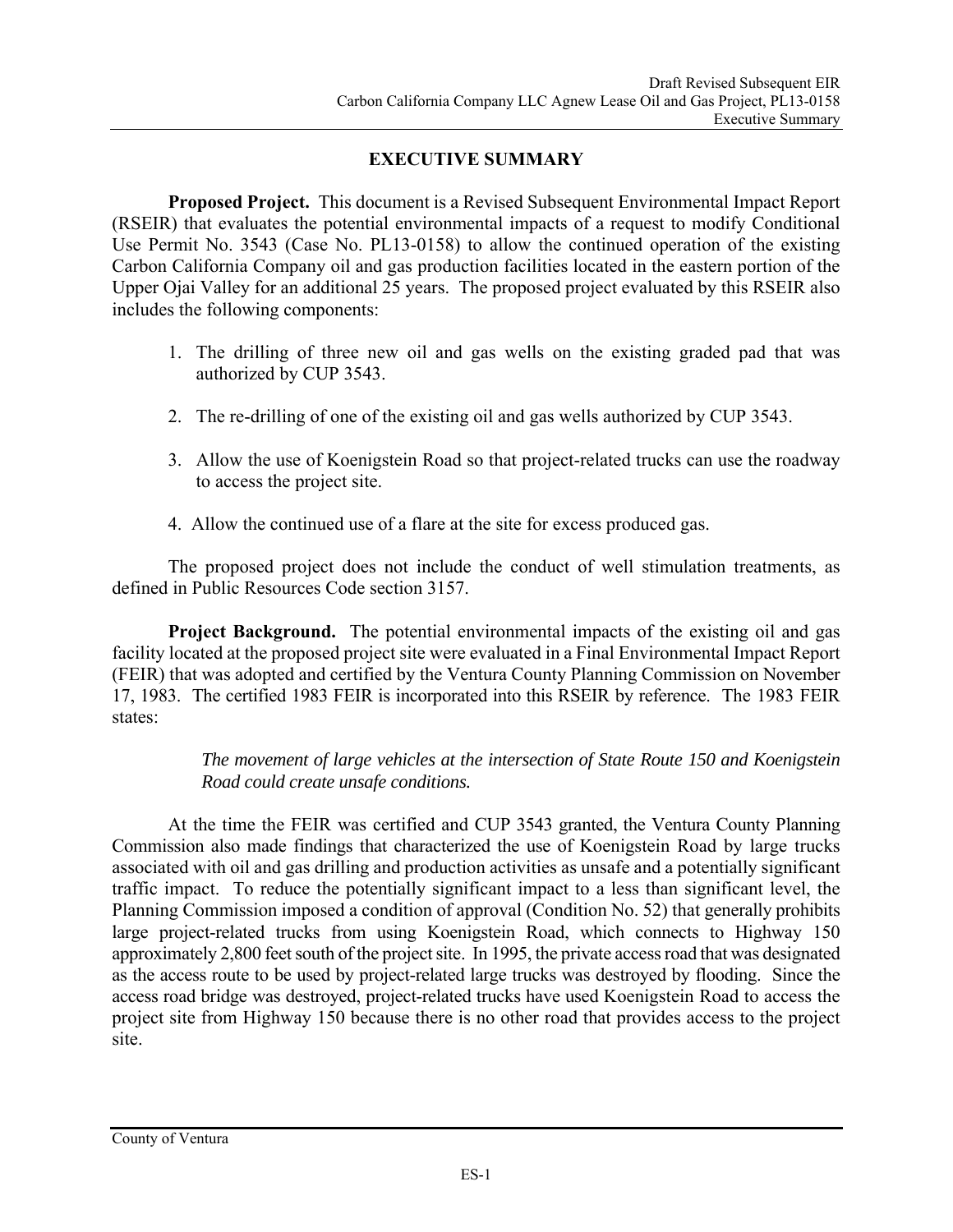Since the currently proposed project includes a request to allow large trucks to use Koenigstein Road to access the project site from Highway 150, the requested project revision would exacerbate a potentially significant environmental impact that was identified in the 1983 FEIR. The Planning Division determined that pursuant to Public Resources Code Section 21166 and CEQA Guidelines Section 15162, that a Subsequent EIR (SEIR) was required to examine the potential environmental effects of the proposed project revisions.

The Planning Commission certified the Final SEIR prepared for the proposed project in 2016. The Planning Commission's certification of the 2016 FSEIR was appealed to the Board of Supervisors, and on June 21, 2016 the Board also certified the FSEIR. The certified FSEIR is incorporated into this RSEIR by reference. On July 21, 2016, a petition was filed with the Superior Court of the State of California, Ventura County to overturn the Board of Supervisor's certification of the 2016 FSEIR. On December 4, 2017, the Court ordered that further analysis of the proposed project's environmental impacts be conducted. The additional environmental review is to include an evaluation of the proposed project's potential air quality impacts, and potential traffic safety impacts associated with the project's proposed use of Koenigstein Road. This RSEIR has been prepared in accordance with the Court's ruling.

Table ES-1 summarizes the environmental impacts for each of the environmental issue areas evaluated in this RSEIR; indicates if mitigation measures for significant impacts are required; and identifies the level of impact significance after the implementation of proposed mitigation. No significant and unavoidable impacts have been identified that would result from the implementation of the proposed project.